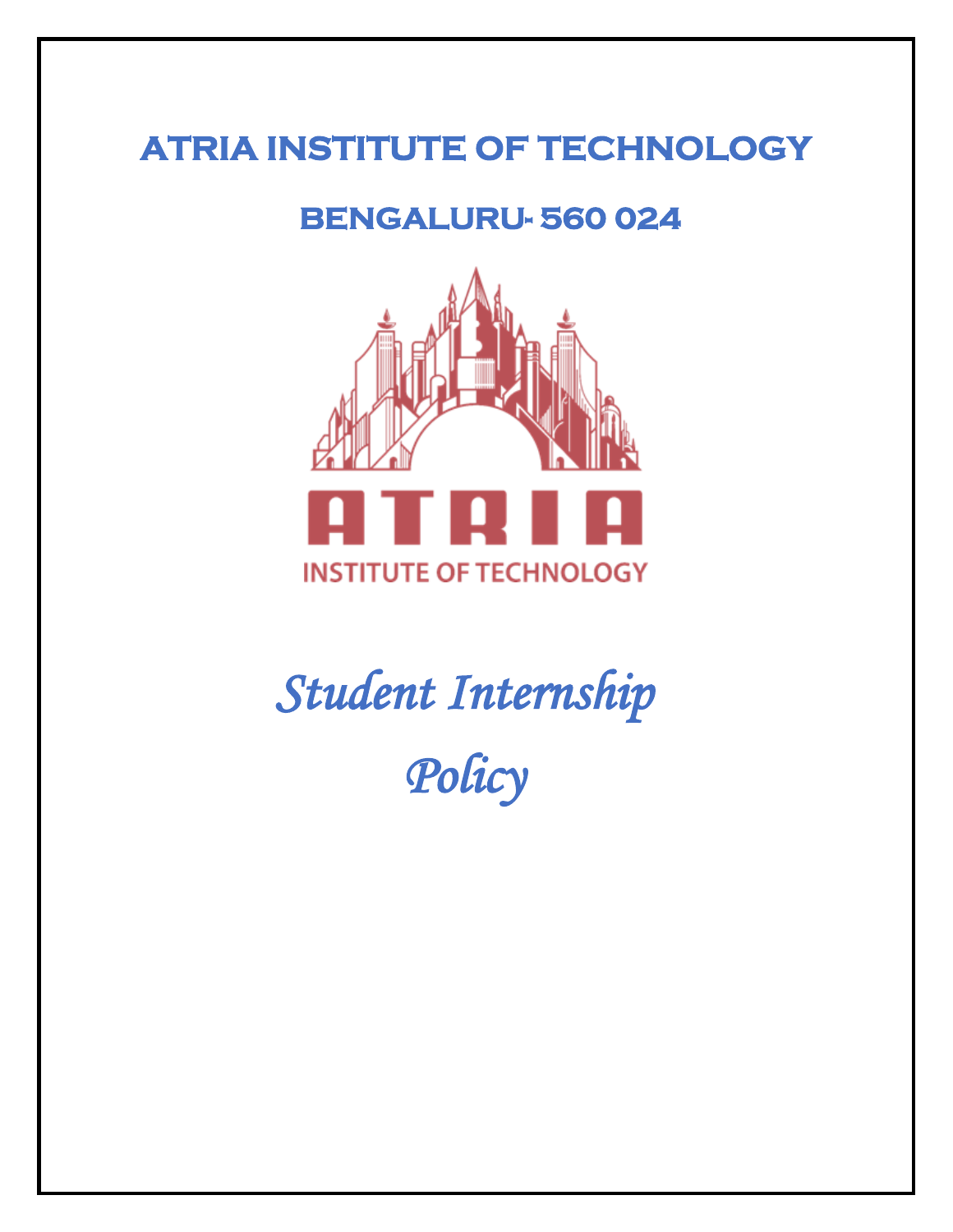## **TABLE OF CONTENTS**

| <b>Title</b> |                                             |  |
|--------------|---------------------------------------------|--|
| 1.           | Introduction                                |  |
| 2.           | Objectives                                  |  |
| 3.           | Mode of Execution                           |  |
| 4.           | <b>Internship Duration</b>                  |  |
| 5.           | Roles and Responsibilities                  |  |
| 6.           | Internship Execution Procedure & Guidelines |  |
| 7.           | Guidelines for students                     |  |
| 8.           | Health, Safety and Welfare of Students      |  |
| 9.           | <b>Academic Credentials</b>                 |  |
| 10.          | Monitoring & Evaluation                     |  |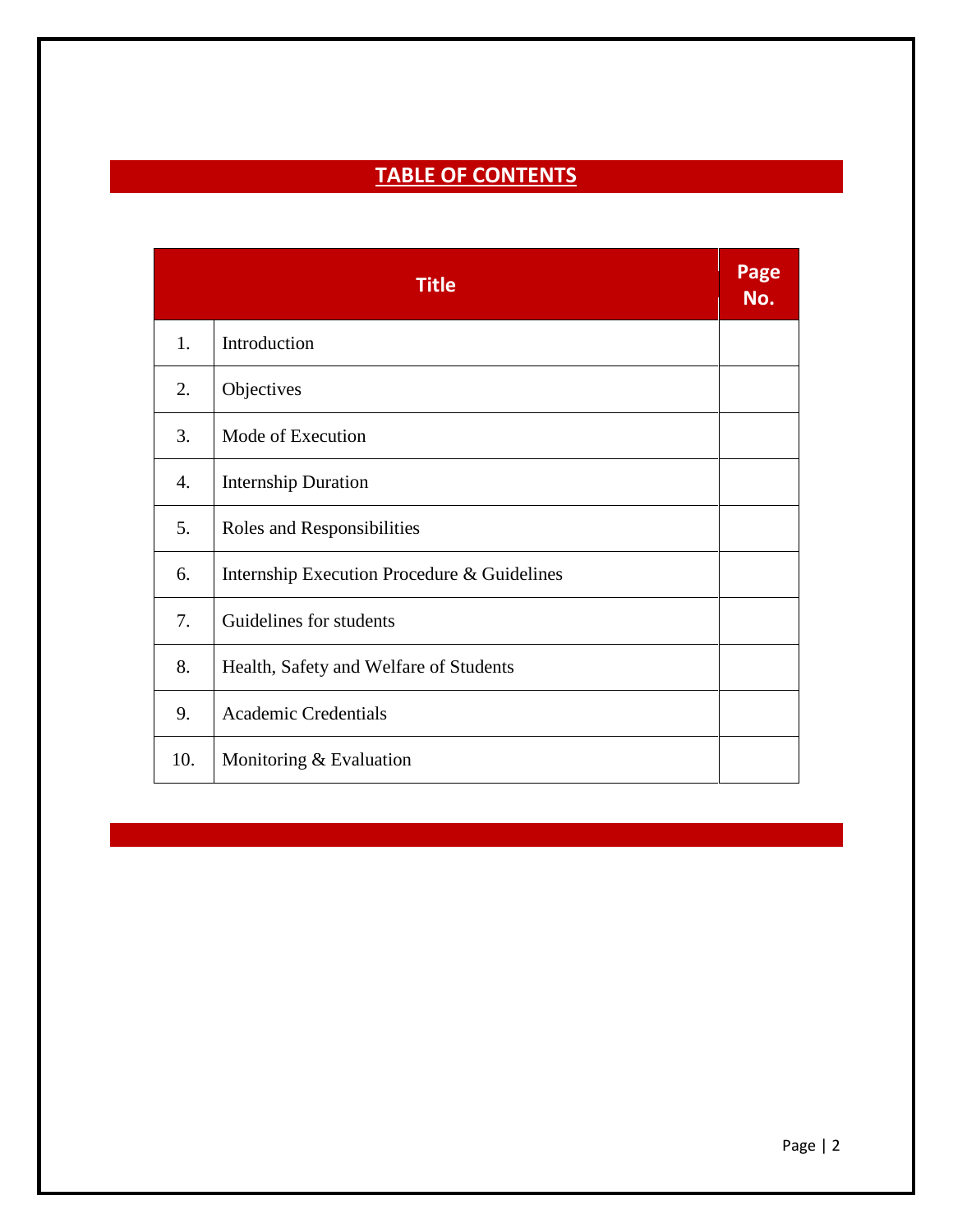#### **Introduction**

Industry Internship is an integral part of the academic curricula. Its satisfactory completion is a mandatory requirement for the degree to be awarded by the College. Further, considering the curriculum structure approved by the college, multiple internships modes are possible, and are assigned academic credits within the curricula. The general structure of the internship requires the students to undertake an immersive assignment within the assigned organizations for a limited period. The internship offers the students an opportunity to gain hands-on industrial or organizational exposure; to integrate the knowledge and skills acquired through the coursework; interact with professionals and other interns; and to improve their presentation, writing, and communication skills. Internship often acts as a gateway for final placement for many students.

The internship will benefit students by getting real time industry experience and exposures, exploring the career opportunities, add values, skills, and experience to their CV and learn company culture.

### **Objectives**

Internships are educational and career development opportunities, providing practical experience in a field or discipline. They are structured, short-term, supervised placements often focused around particular tasks or projects with defined timescales. An internship may be compensated, non-compensated or some time may be paid. The internship has to be meaningful and mutually beneficial to the intern and the organization.

Following are the intended objectives:

- To expose the students to industrial environment ( viz. various materials, processes, products and their applications along with relevant aspects of quality control which cannot be simulated in the classroom) for application of existing engineering knowledge in industrial situations
- To provide possible opportunities to learn and sharpen the real time technical and managerial skills required for professional career
- Understand the social, environmental, economic and administrative considerations that influence the working environment [PO 6, 7]
- To expose students to the engineer's responsibilities and ethics [PO 8]
- To get acquainted with the working styles of industries at different hierarchy and learn to work in a team [PO 9]
- To gain experience in all types of professional communications ( viz. pre- internship applications, during internships people skills and documentation skills and post internship reports/projects writing skills ) [PO 10]
- To demonstrate the impact of the internship on their lifelong learning and professional development [PO 12]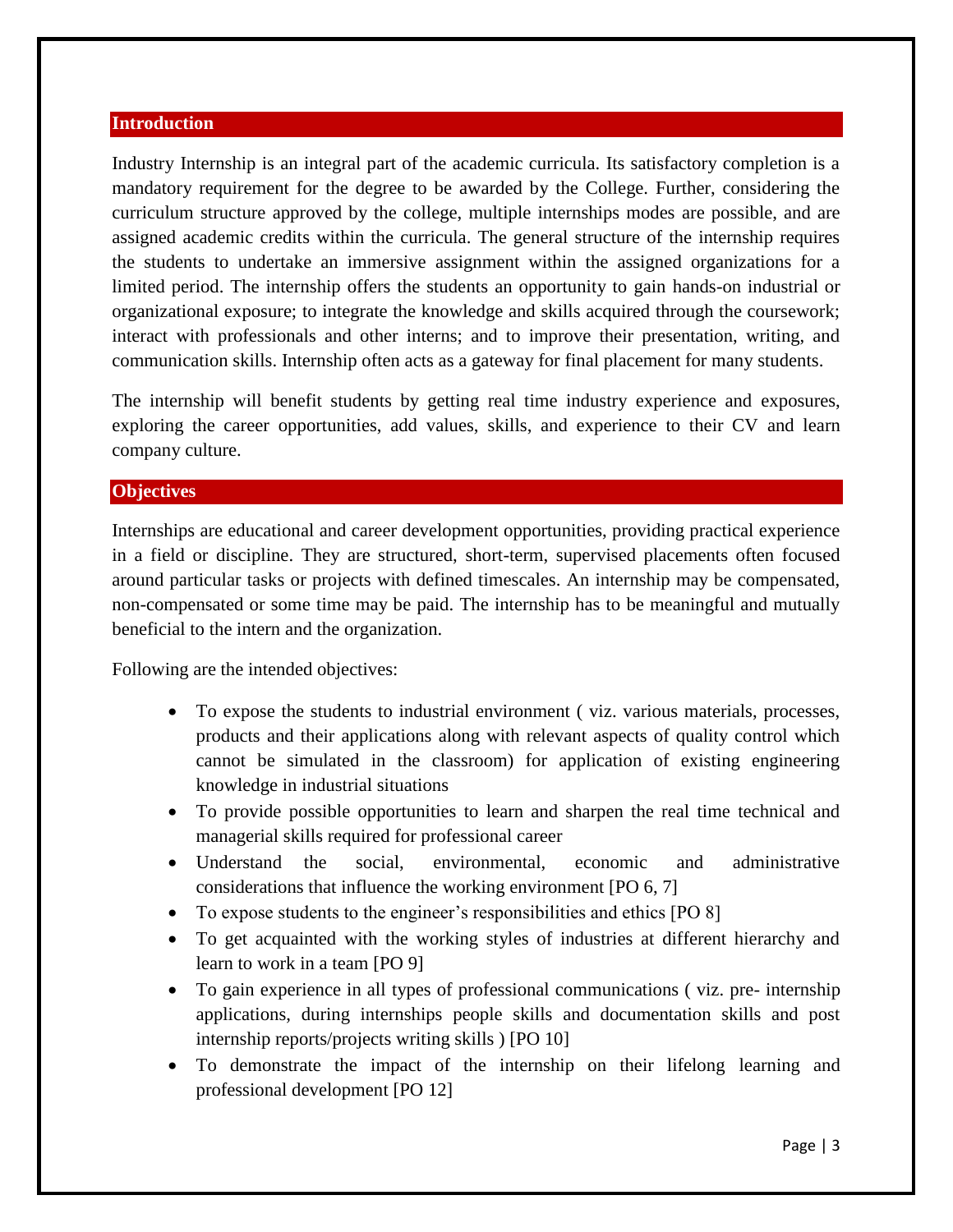To provide the linkages of future job/research opportunities to students in the organization [PO 12]

## **Mode of Execution**

Internship may be done through following verticals through offline /online mode

- i. Full time Industry Internship cum project
- ii. Full time research internship at research organization/ Indian University/ Foreign University
- iii. Short duration (4-8 weeks) internship in industry with in house project
- iv. Internship accounted through incubation centre (Project Prototype through entrepreneur development and start-up)

Students may be allowed to change mode of execution in certain unavoidable circumstances. Department head shall take decision for change of mode on application by student with a valid reason with due permission of the director. List of such a students shall be submitted to the academic council for the information.

In certain specific cases wherein student is not able to register for internship through

any of the above four modes, he/she shall apply to the director through Dean Alumni and Corporate Relations (ACR) giving specific reason to arrange for alternate mode.

## *i. Full time Industry Internship cum project*

Under this category, Execution methodology expects that students should work with respective industrial domains of Engineering. Students will be working on a problem identified and assigned by industry. This Problem will be treated as Problem statement of Academic Project for 7th and 8th semester. Departmental faculty will work as a guide/ supervisor in coordination with industry mentor to arrive at a feasible solution to problem assigned by industry within 7th and 8th semester of Engineering curriculum.

For this activity, time spent by student for collaborating with industry either in discussion (preapproved with prior appointments) OR Joining activity at location of industry OR periodical visits related to data collection will be treated as Industrial Internship activity. In this category no special provision is made to define specific period of 8th semester dedicated for Internship. However, project guide and industry mentor to prepare a mutual schedule of student interaction with industry throughout the project duration. The schedule to be strictly followed as a part of assessment mechanism. Table 1.1 represents the flow of activity to be followed under this category.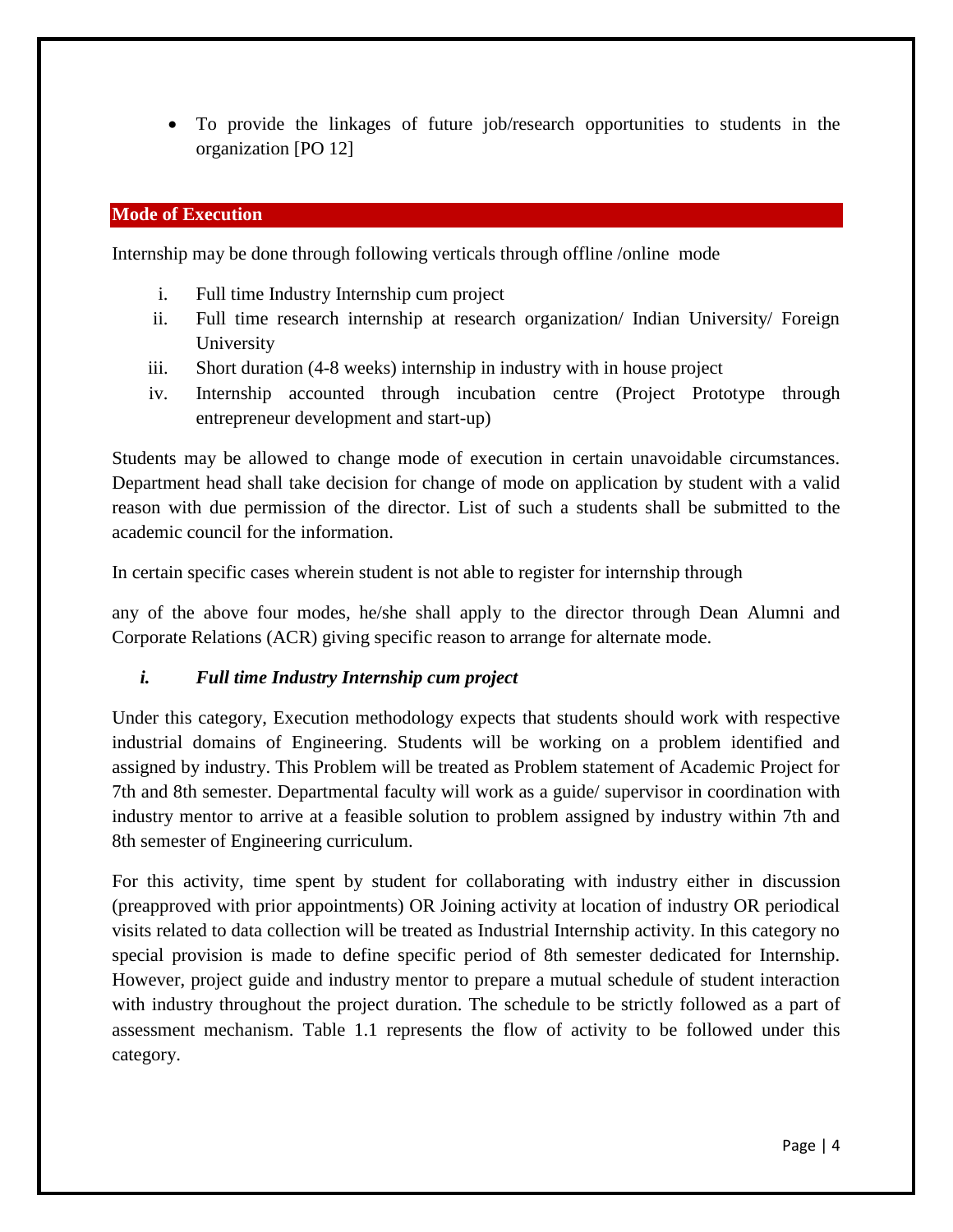| #              | <b>Description of Activity</b>                                                                                                                                  | <b>Responsibility</b>                                                        | <b>Timeline</b>                                                            |
|----------------|-----------------------------------------------------------------------------------------------------------------------------------------------------------------|------------------------------------------------------------------------------|----------------------------------------------------------------------------|
| $\mathbf{1}$   | <b>Identification of industrial Problem</b><br>for Project                                                                                                      | Faculty / Students                                                           | Vacation between 6 <sup>th</sup><br>and $7th$ semester                     |
| 1.1            | If faculty identify problem then<br>necessary communication with<br>Industry mentor and identify group<br>of students/ single student                           | faculty                                                                      | Vacation between $6^{\text{th}}$ and $7^{\text{th}}$<br>semester           |
| 1.2            | If student identify problem then<br>necessary communication with<br>domain expert faculty and then step<br>1.1 follows                                          | Student                                                                      | Vacation between 6 <sup>th</sup> and 7 <sup>th</sup><br>semester           |
| 2.             | of understanding<br>Joint<br>letter<br>between Institute and Industry                                                                                           | Faculty<br>and<br><b>Industry Mentor</b>                                     | At $1st$ week of $7th$ semester                                            |
| 3              | Final Objective, methodology and<br>of interaction<br>schedule<br>presentation in front of project<br>monitoring committee at<br>Department.                    | <b>Students, Faculty</b><br>and<br>departmental<br>Internship<br>Coordinator | At 3rd week of $7th$ semester                                              |
| $\overline{4}$ | Students to start adhering to<br>schedule of interaction with<br>necessary weekly reporting during<br>Project hours of academic<br>schedule*                    | <b>Students</b>                                                              | Throughout the $7th$ and $8th$<br>semester asper<br>predefined<br>schedule |
| 5              | Changes in schedule and work<br>methodology to be agreed and<br>signed off mutually between<br>Faculty and industry mentor.                                     | Students, Faculty<br>and Industry<br>mentor                                  | Special circumstances<br>during execution                                  |
| 6              | Interim Progress report and<br>presentation to project Monitoring<br>committee                                                                                  | Students, Faculty,<br>Departmental<br>Internship<br>Coordinator              | Within last week of $7th$ semester                                         |
| $\overline{7}$ | Project will continue during<br>vacation at Industry location for<br>Minimum 1 week and necessary<br>Project offs are allowed with prior<br>permission on paper | <b>Students, Faculty</b><br>and Industry<br>mentor                           | During vacations between 7th<br>and 8th semester                           |

## *Table 1.1 Steps and timeline to be followed as a guideline for category I*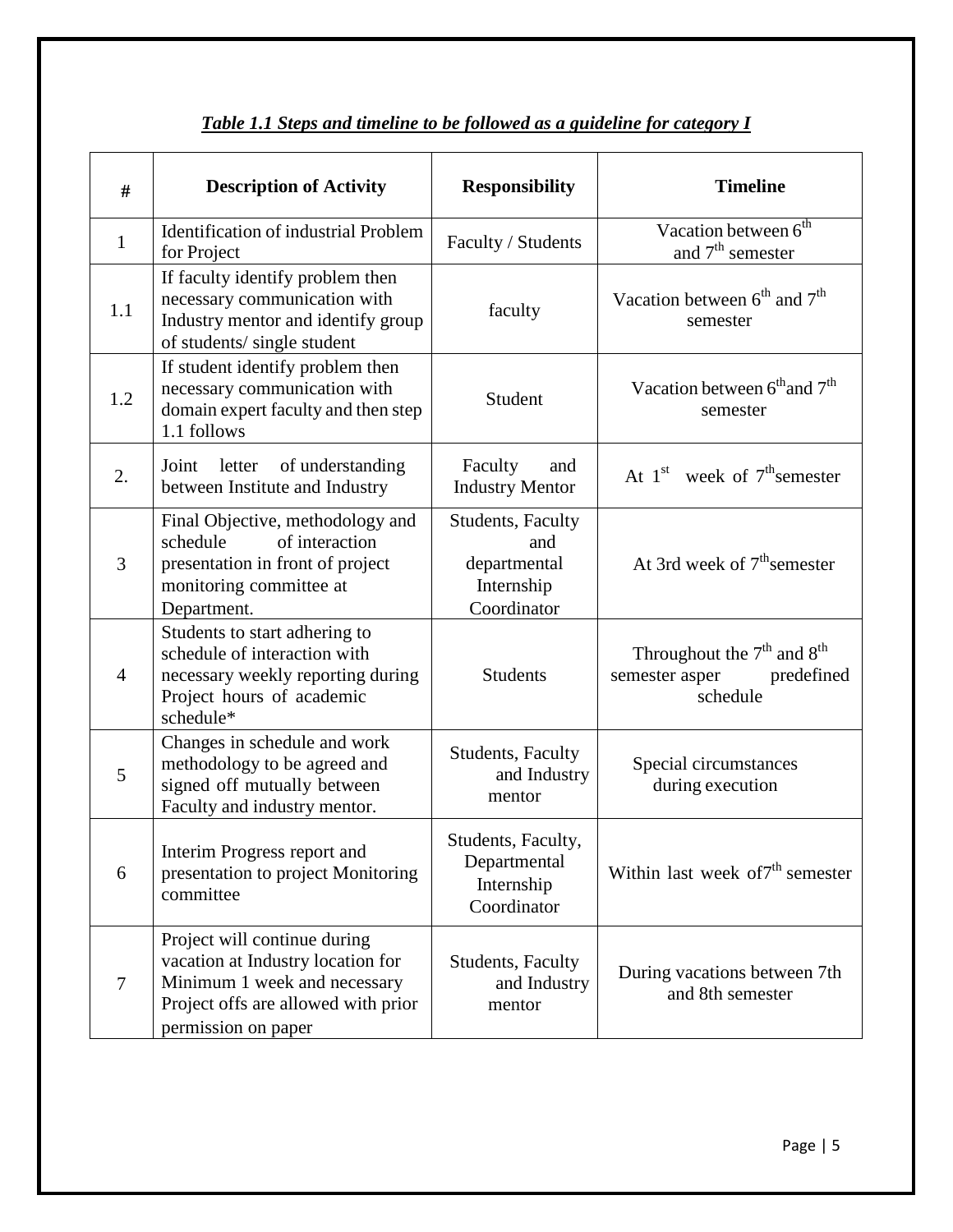| 8 | Project and Industrial internship<br>will resume as per guidelines 4<br>and 5 |                                                                 | 8th semester                        |
|---|-------------------------------------------------------------------------------|-----------------------------------------------------------------|-------------------------------------|
| 9 | Final report and presentation to<br>Project Monitoring committee              | Students, Faculty,<br>Departmental<br>Internship<br>Coordinator | Within Last week of 8th<br>semester |

Students and faculties to maintain all documentary records as per monitoring, assessment protocol of Internship policy documents

Category II: Full time research internship at research organization/ Indian University/ Foreign University

Under This Category, research project undertaken by research organization Or Internship Opportunities available at Organizations recommended by AICTE in Internship Policy at India or abroad will be executed by students. Students need to adhere to guidelines set by respective organization for conduct of research activity during span of project.

Faculty mentor from respective department will be monitoring student's progress periodically.

## *Table 1.2 Steps and timeline to be followed as a guideline for category II*

| #            | <b>Description of Activity</b>                                                                               | <b>Responsibility</b>                                  | <b>Timeline</b>                                                         |
|--------------|--------------------------------------------------------------------------------------------------------------|--------------------------------------------------------|-------------------------------------------------------------------------|
| $\mathbf{1}$ | Advertisements issued by<br>research organizations for<br>research activity or Internship<br>for UG students | <b>Faculty /Students</b>                               | Prevailing period of advertisement<br>in $6^{th}$ and $7^{th}$ semester |
| 2.           | Scrutiny of Students and<br>support to students for<br>application procedure                                 | Faculty and Dean<br>research/internship<br>coordinator | Before last date of application<br>availablein advertisement            |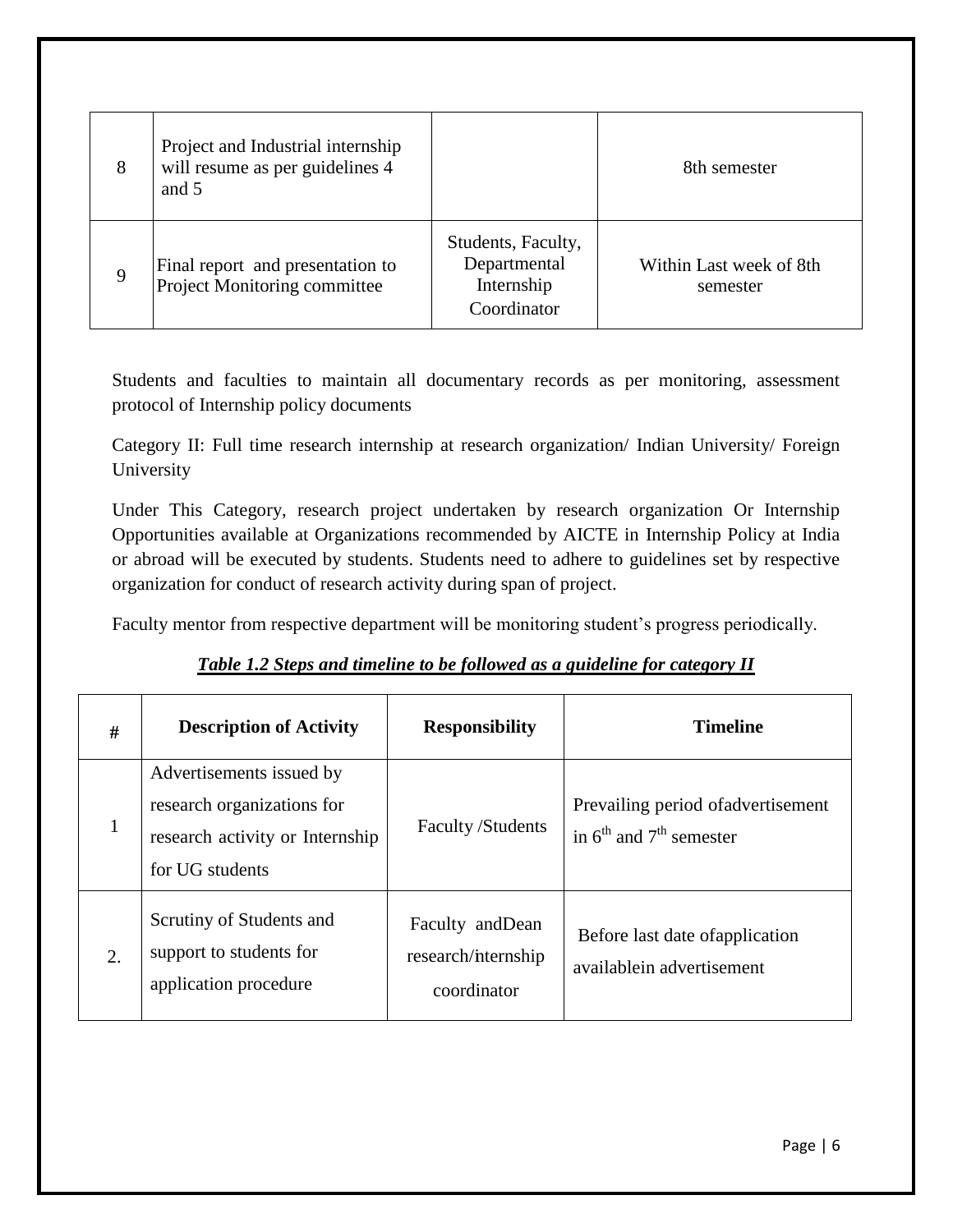| 3              | Faculty mentor to coordinate<br>with parents of identified<br>students and prepare<br>necessary documents     | Students, Faculty and<br>departmental Project/<br>Internship<br>Coordinator | Before last date of application<br>available in advertisement        |
|----------------|---------------------------------------------------------------------------------------------------------------|-----------------------------------------------------------------------------|----------------------------------------------------------------------|
| $\overline{4}$ | Faculty mentor to Interact with<br>representative of research<br>organization                                 | Faculty                                                                     | After selection<br>of<br>students for Research/Internship<br>program |
| 5              | Students to report weekly to<br>faculty mentor about progress<br>of Research activity/<br>Internship activity | <b>Students, Faculty</b>                                                    | Throughout tenure of Program                                         |
| 6              | Interim Progress report and<br>presentation to project<br>Monitoring committee                                | Students, Faculty,<br>Departmental<br>Internship<br>Coordinator             | Within last week of 7th semester                                     |
| $\overline{7}$ | Final report and presentation<br>Project Monitoring<br>to<br>committee                                        | Students, Faculty,<br>Departmental<br>Internship<br>Coordinator             | Within Last week of 8th semester                                     |

If Research/ Internship tenure is more than 6 months/ spanned between last academic year of B. tech and students are required to stay at location allotted by Research organisation then student should appear for Institute examination with prior permissions taken from Research/ Internship Organisation during 7th and 8th semester as per documentation signed by Students to adhere to protocol of academics defined for prevailing circumstances.

Category III: Short duration (4-8 weeks) internship in industry with in house project

Under This category, Academic Project and Internship will be treated as separate entity. Students will perform academic project issued by departmental faculties. Tenure of this project will be for 7th and 8th semester. Internship activity will be commenced from ESE of 7th semester for minimum period of 4 to 8 weeks. This internship should be preferably aligned with Project activities and domain area.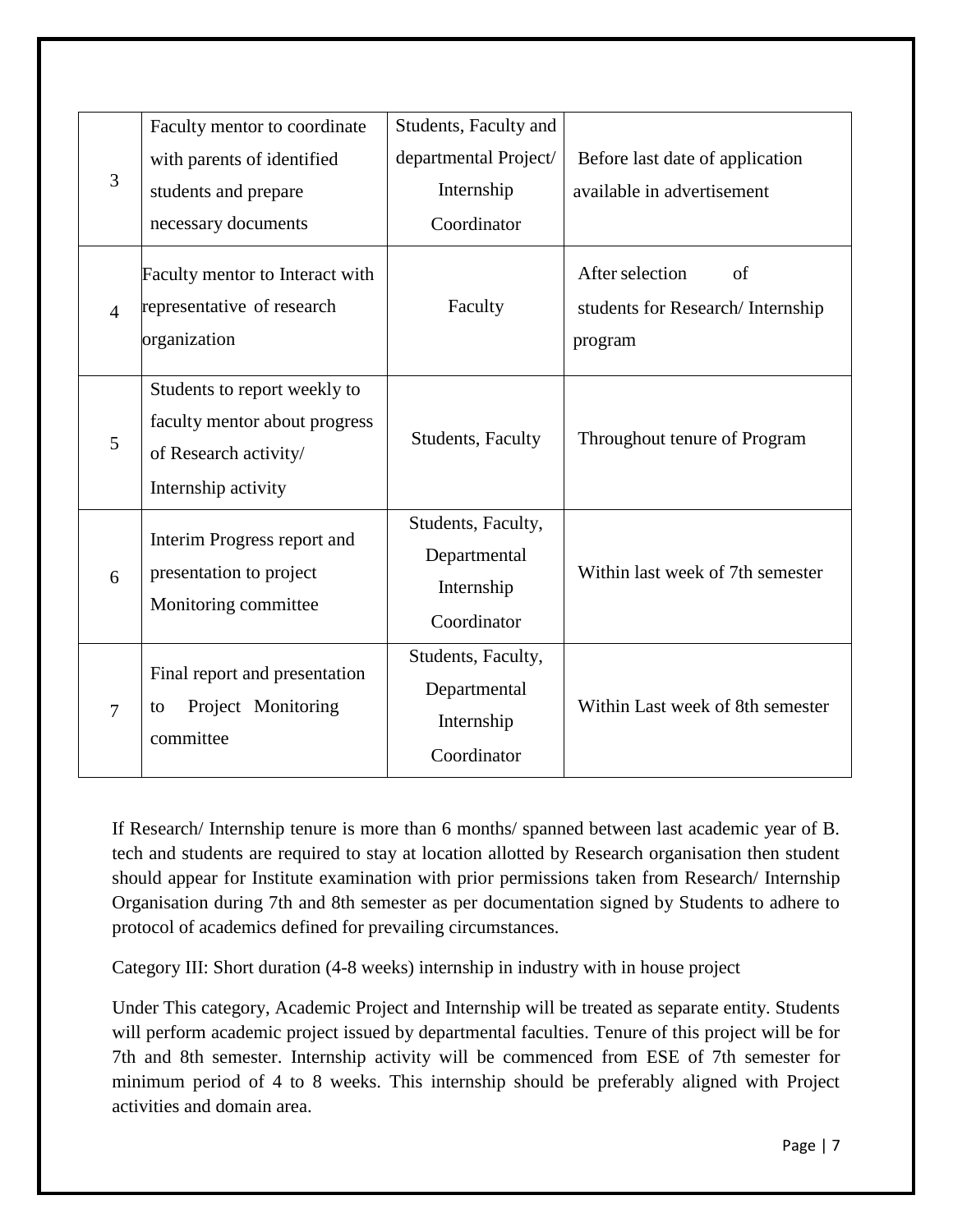| #              | <b>Description of Activity</b>                                                                                                                            | <b>Responsibility</b>       | <b>Timeline</b>                                                                  |
|----------------|-----------------------------------------------------------------------------------------------------------------------------------------------------------|-----------------------------|----------------------------------------------------------------------------------|
| $\mathbf{1}$   | coordinator to collect<br>Project<br>Broad area of academic Project<br>from departmental faculty                                                          | Project Coordinator         | Before end of 6 <sup>th</sup> semester                                           |
| 2.             | Academic Project areas presented<br>by faculty to be aligned with<br><b>Industrial Problems</b>                                                           |                             | DepartmentalFaculty Before end of 6 <sup>th</sup> semester                       |
| 3              | List of Faculty and Domain of<br>project to be made available for<br>students                                                                             | <b>Project Coordinator</b>  | During VacationPeriod between<br>$6^{\text{th}}$ and $7^{\text{th}}$<br>semester |
| $\overline{4}$ | <b>Students to approach Faculties</b><br>and finalise their project groups<br>and area of Project by discussion<br>with faculty                           | <b>Students and Faculty</b> | During VacationPeriod of 6 <sup>th</sup> and<br>$7th$ semester                   |
| 5              | Project guide will start<br>identifying<br>Industrial<br>organisations for Internship of<br>respective students aligned with<br>project domain area       | Project Guide               | Before end of 7 <sup>th</sup> semester                                           |
| 6              | Internship coordinator to assist<br>project guide for finalising<br>organisation for Internship of<br>respective students and keep<br>records of the same |                             | Internship Coordinator Before end of 7 <sup>th</sup> semester                    |

## *Table 1.3 Steps and timeline to be followed as a guideline for category III*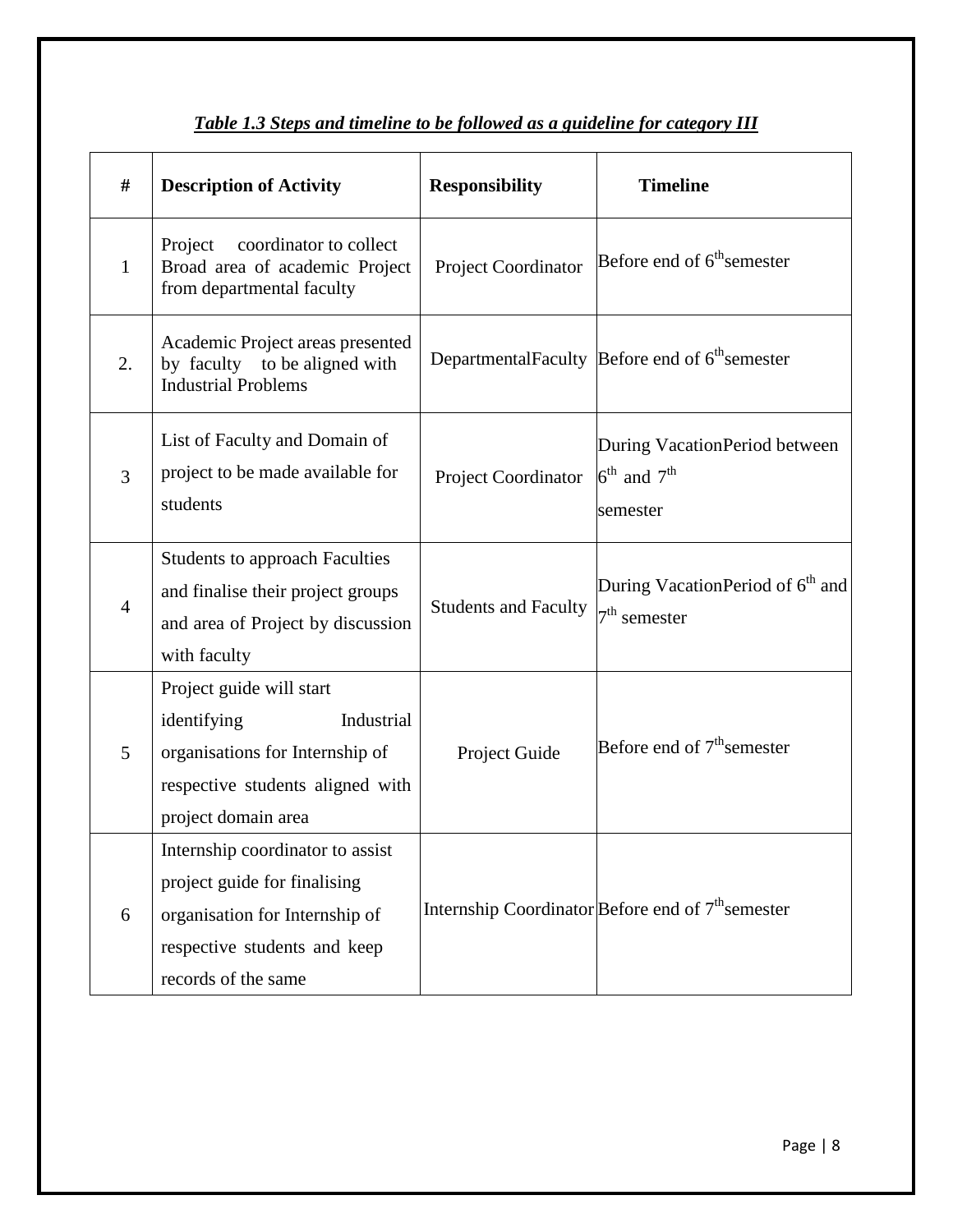| $\overline{7}$ | Necessary documentation will be<br>maintained by Internship<br>Coordinator through project<br>Guides as per Internship Policy of<br>Institute.        |                                                                       | Internship Coordinator Before end of 7 <sup>th</sup> semester  |
|----------------|-------------------------------------------------------------------------------------------------------------------------------------------------------|-----------------------------------------------------------------------|----------------------------------------------------------------|
| 8              | Students will start internship<br>after<br>end of 7th semester examination<br>for minimum period of 8 weeks                                           | <b>Students</b>                                                       | after end of 7th<br>semester examination                       |
| 9              | Project Guide to monitor<br>student's performance by<br>Interacting with Internship on-<br>site mentor Or by surprise visit at<br>Internship location | Project Guide                                                         | During tenure of Internship with<br>Minimum two communications |
| 10             | <b>Report and Presentation</b>                                                                                                                        | Project<br>Students,<br>guide and Internship After end<br>Coordinator | of internship                                                  |

Assessment of internship will be done as per Institute Internship Policy.

Category IV: Internship accounted through incubation centre (Project Prototype through entrepreneur development and start-up)

Mode of execution under this category is governed by rules and regulations of ED cell.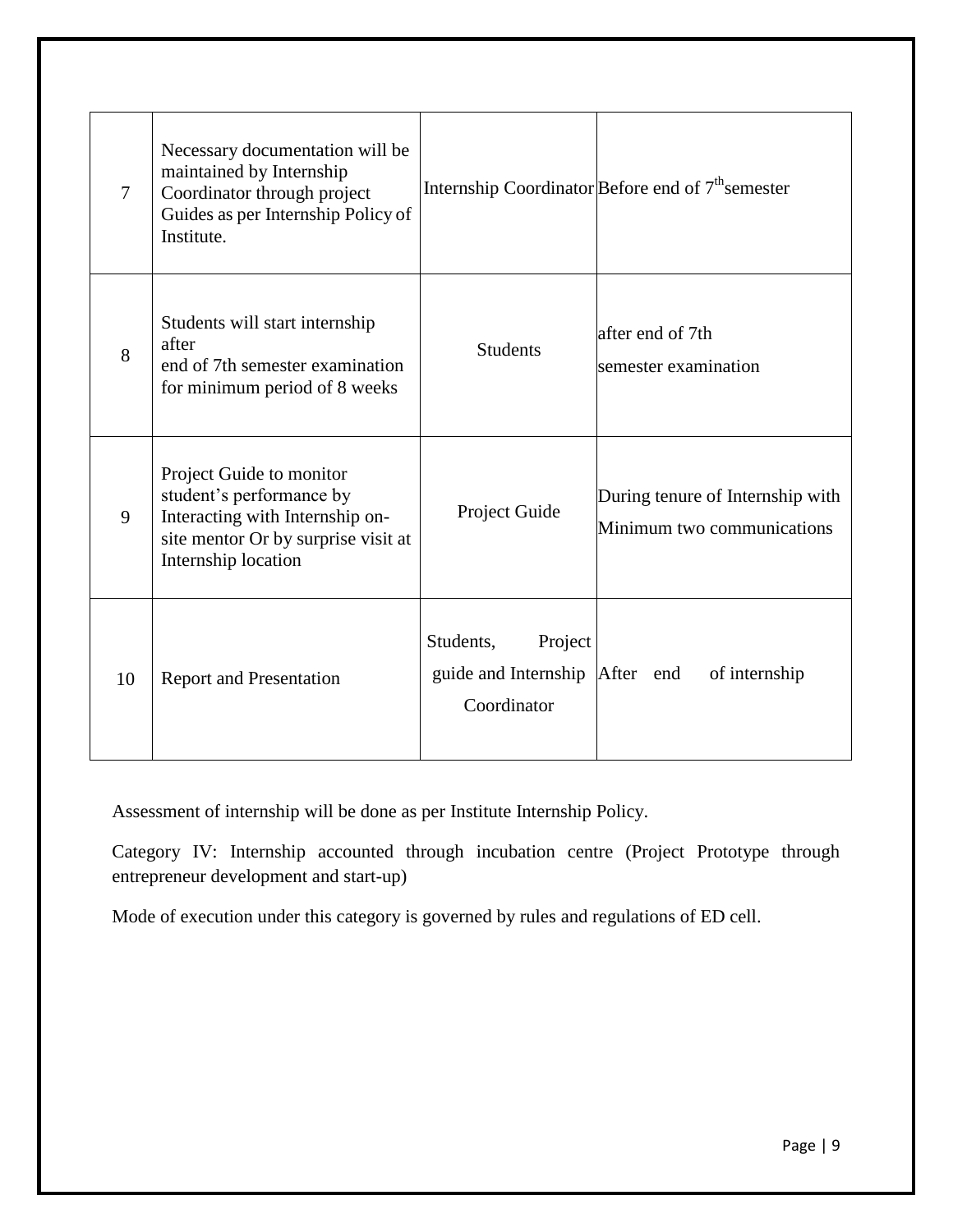## *4. Internship Duration*

The internship is mandatory as a part of the curriculum. Students will not graduate unless they complete the internship as prescribed. The structure and durations of the Internship may vary, it is normal for a minimum duration to be at least four weeks during the final semester of B. Tech. program. Typically, internships will start in second semester of final year around January every year and the durations range between four to twenty weeks. In case the duration of an internship needs to be extended, it would be necessary for the student to obtain a prior written approval from the college.

## *5. Roles and Responsibilities*

The organizational structure of Training and placement cell for internship is as follows:



Training and Placement Officer of the college will be supported by a Departmental internship coordinator for Training and Placement Activities and Faculty Supervisors/ Mentors designated/assigned by the Head of the concerned Department. Each department will have a student's committee comprising of 1-3 students from each class for supporting Training and Placement activities headed by Student Coordinator. Departmental coordinator and Faculty Supervisors/Mentors will be nominated at the start of the Academic year for each batch. However, student coordinator being the representative of students will be selected by the students with the help of Training and Placement Officer. Faculty Mentor/Supervisors have to play active role during the internship and minimum 4 students are to be supervised by each faculty mentor.

## *Internship Execution Procedure*

The T&P cell will arrange internship for students in industries/organization after seventh semester or as per AICTE/ DTE/ affiliating University guidelines.

The following general procedure shall be adopted for execution of internship:

Step 1: Request Letter/ Email from the office of Training & Placement cell of the institute shall be sent to the industry to allot different slots of 4-20 weeks during 8th semester as internship periods for the students. Students request letter/profile/ interest areas will be submitted to industries for their willingness for providing the training. (Sample attached)

Step 2: Industry will confirm the training slots and the number of seats allocated for internships via Confirmation Letter/ Email. The industry will be requested to allot mentor/supervisor for communication between supervisor and students. In case the students arrange the training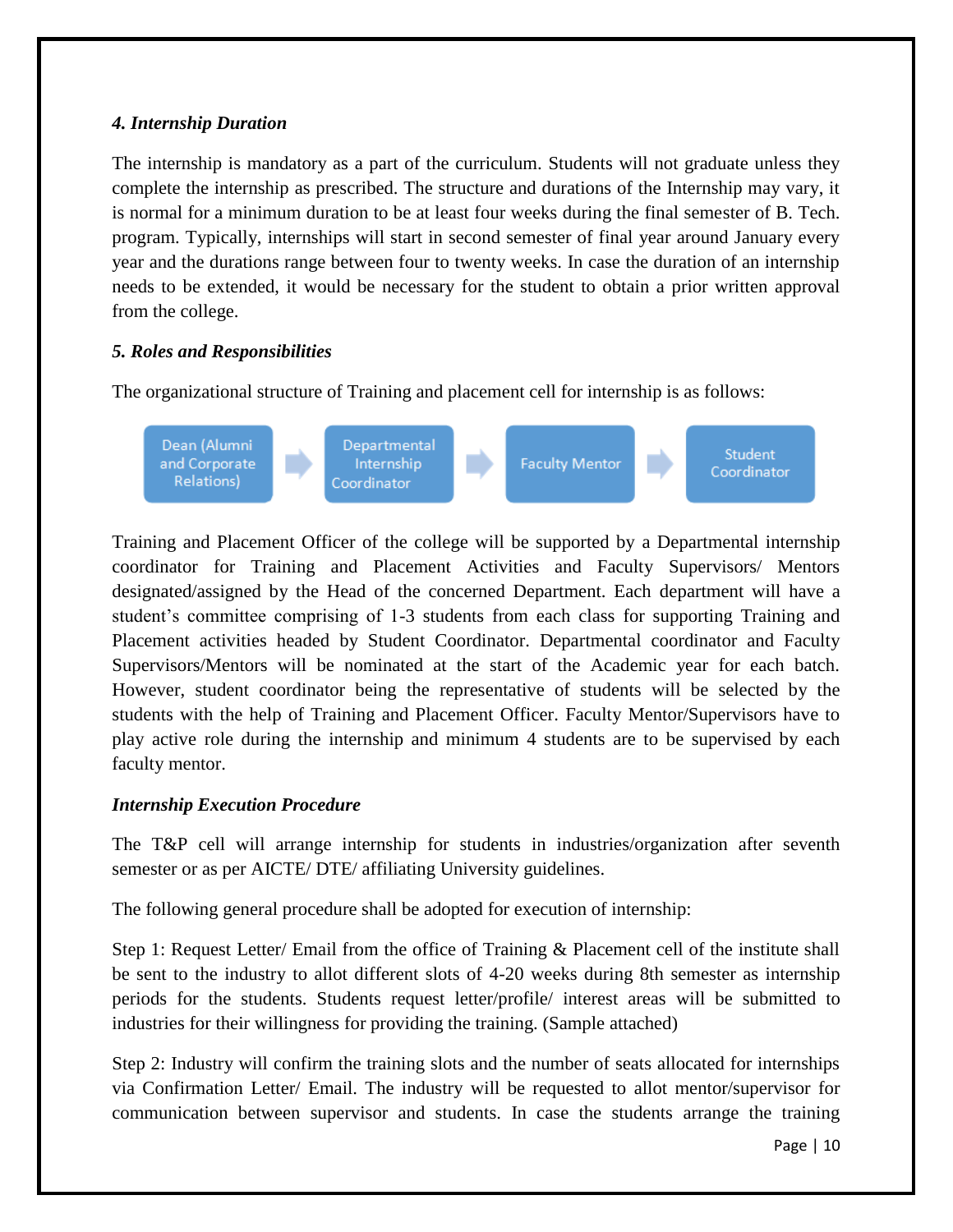themselves the confirmation letter will be submitted by the students to the office of the Training & Placement through concerned department. Based on the number of slots agreed by the Industry, Dean ACR will allocate the students to the concerned industry. In addition, the internship slots may be conveyed through Telephonic or Written Communication (by Fax, Email, etc.) by the Dean (Alumni and Corporate Relations) or other members of the T&P cell / Faculty members who are particularly looking after the Internship of the students.

Step 3: Students on joining Training at the concerned Industry / Organization, will submit the Joining Report/Letters / Email to the Dean ACR and Head of Department.

Step 4: Students will undergo internship at the concerned Industry / Organization. The mentor/supervisor shall evaluate the performance of students once/twice by visiting the Industry/Organization or through video conferencing and Evaluation Report of the students will be submitted to the Head of Department through Internship Coordinator. Head of the Department shall forward these report to ACR with the consent of Industry persons/Trainers.(Sample Attached)

Step 5: Students will submit internship report in the format provided by the institute after completion of internship along with certificate obtained from the industry.

Step 6: List of students who have completed their internship successfully will be issued by ACR to the office of concern department.

### *Guidelines for students*

All the students need to go for internship for minimum of 4 weeks.

Students can take mini projects, assignments, case studies by discussing it with concerned authority from industry and can work on it during internship.

All students should compulsorily follow the rules and regulations as laid by industry.

Every student should take prior permissions from concerned industrial authority if they want to use any drawings, photographs or any other document from industry.

Student should follow all ethical practices and SOP of industry.

Students have to take necessary health and safety precautions as laid by the industry.

Student should contact his /her academic guide from college on weekly basis to communicate the progress.

Each student has to prepare internship report in consultation with the academic guide.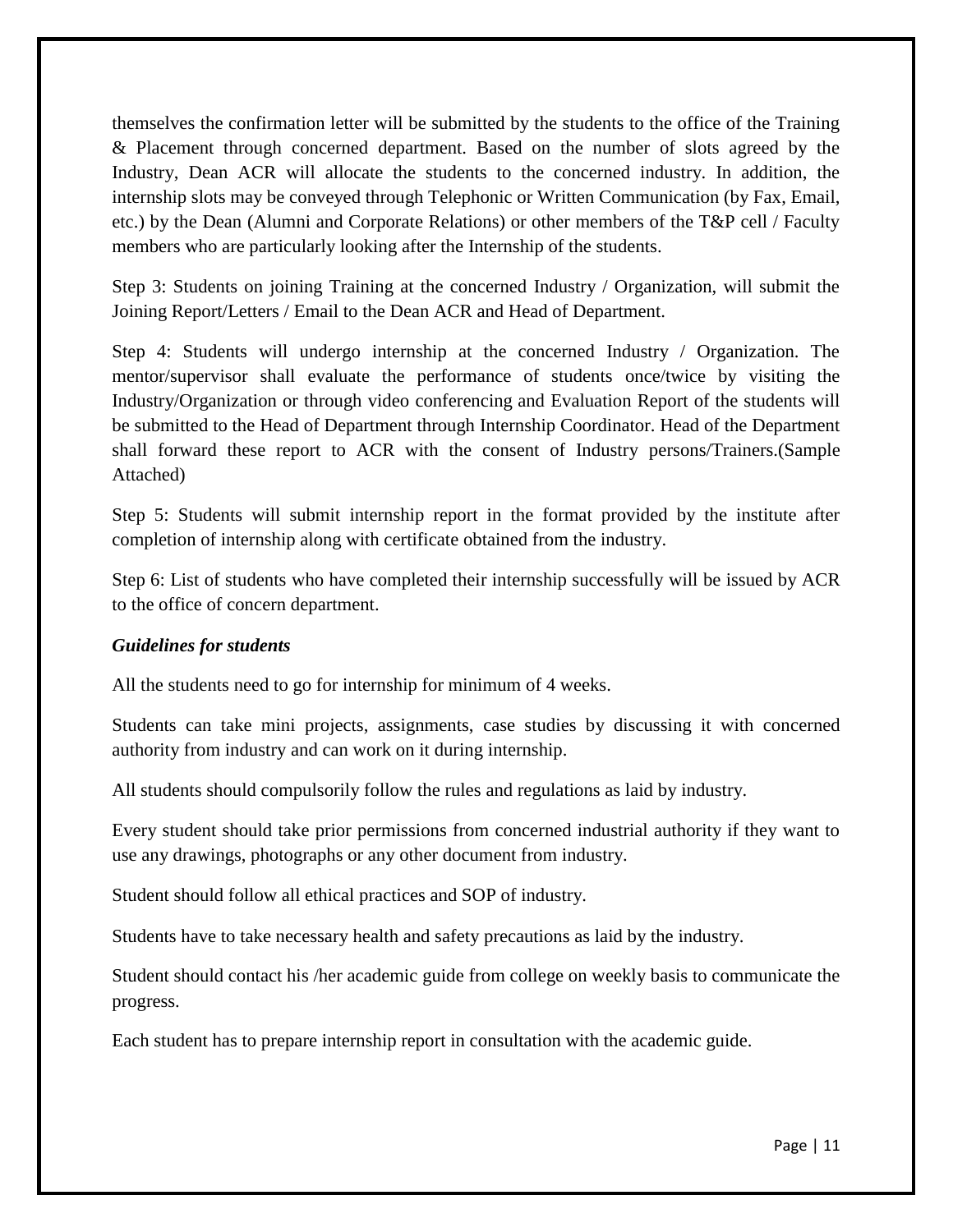### *General Internships Recommendations*

An internship is a great opportunity to learn in industrial environment without being an employee of the company. Students are advised to set their goals prior to starting their internship and focus on completing them during the internship.

If a student joins a very large organization to do an internship, he must use the opportunity to learn about the activities performed in the various departments by doing short stints in each of them. This experience will help provide him the

big-picture in better understanding the career prospects in relation to his ambitions.

Attitude and mind-set play a great role in the learning process. Do tackle all tasks given with enthusiasm and positive attitude.

Interns must avoid negativity and never ignore a chance offered to them to learn more about a concept, technology, industry or company.

Interns must be inquisitive and try to gain maximum knowledge and exposure.

Interns shall identify a good mentor within the company and take initiative to execute new projects where one can make a difference to the company.

Interns should enjoy during the internship and leave with tangible accomplishments.

The intern will maintain a regular internship schedule determined by the Intern and his/her Project Head.

Interns shall view an internship as a bridge between college and the workplace. Do use for their full advantage while undergoing internship: - The intern must demonstrate honesty, punctuality and a willingness to learn during the internship program.

The intern will obey the policies, rules and regulations of the Company and comply with the Company's business practices and procedures.

Student's Diary/ Daily Log

The main purpose of writing daily diary is to cultivate the habit of documenting and to encourage the students to search for details. It develops the students' thought process and reasoning abilities. The students should record in the daily training diary the day to day account of the observations, impressions, information gathered and suggestions given, if any. It should contain the sketches & drawings related to the observations made by the students. The daily training diary should be signed after every day by the supervisor/ in charge of the section where the student has been working. The diary should also be shown to the Faculty Mentor visiting the industry from time to time and got ratified on the day of his visit. Student's Diary and Internship Report should be submitted by the students along with attendance record and an evaluation sheet